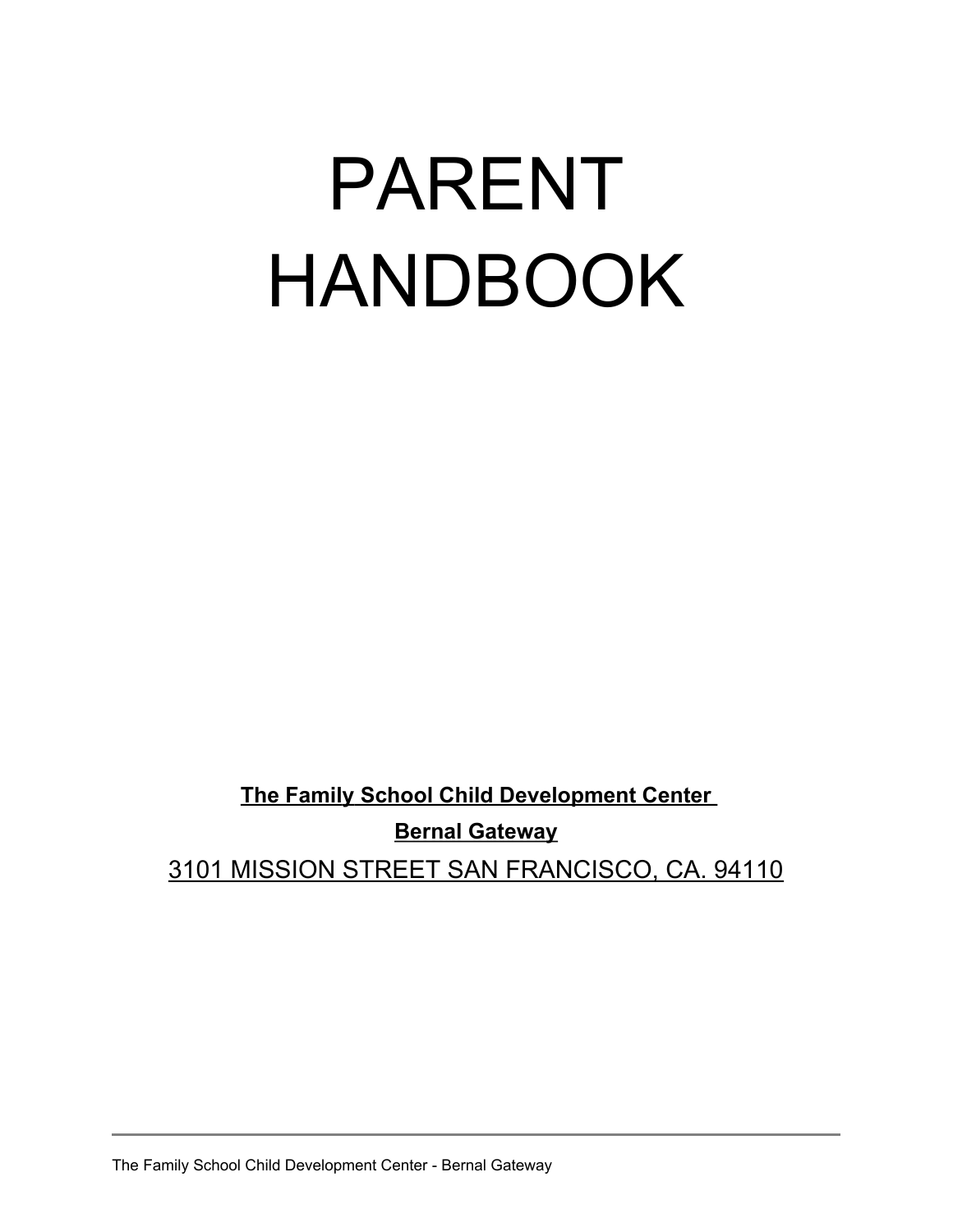# **The Family School Child Development Center - Bernal Gateway**

Welcome to The Family School Child Development Center, Bernal Gateway. Through this Parent Handbook, we will acquaint you with our policies as you and your child begin a long and positive experience with us.

#### **Program Description**

The **philosophy** at The Family School's Infant/Toddler and Preschool Center is to provide a warm, nurturing and enriched environment that stimulates the growth and development of each child. Well-trained and experienced staff at The Family School provides a developmentally appropriate curriculum and environment that enables children to actively explore and discover the world around them.

The **activities** of the program are chosen to acknowledge the importance of attachment, play, individual needs and culturally appropriate practice. The environment promotes cognitive, sensory-motor and brain development through careful attention to these areas. The responsive environment provides children with many sensory-motor based experiences that are stimulating, challenging, open-ended, child initiated and child directed.

We believe that children learn through their senses and by doing. They need to manipulate and actively explore their environment. Children acquire knowledge about the world through sensory motor experiences, otherwise known as play.

The Family School responds attentively to each child's individual needs. The caregivers connect with and understand each child. The **goal** is for parents and staff to support each other to enhance the physical, emotional and cognitive development of each child. The program is designed for bonding, playing, learning and growing.

## Some Information About the Center

- Hours of operation are 7:30 am. to 5:30 p.m., Monday through Friday, year round
- Holiday schedules for the year are distributed each September
- The teacher/child ratio is 1 adult for 4 infants, 1 adult for 6 toddlers, and 1 adult for 8 preschoolers
- Group size is 8 infants, 8 toddlers and 16 preschoolers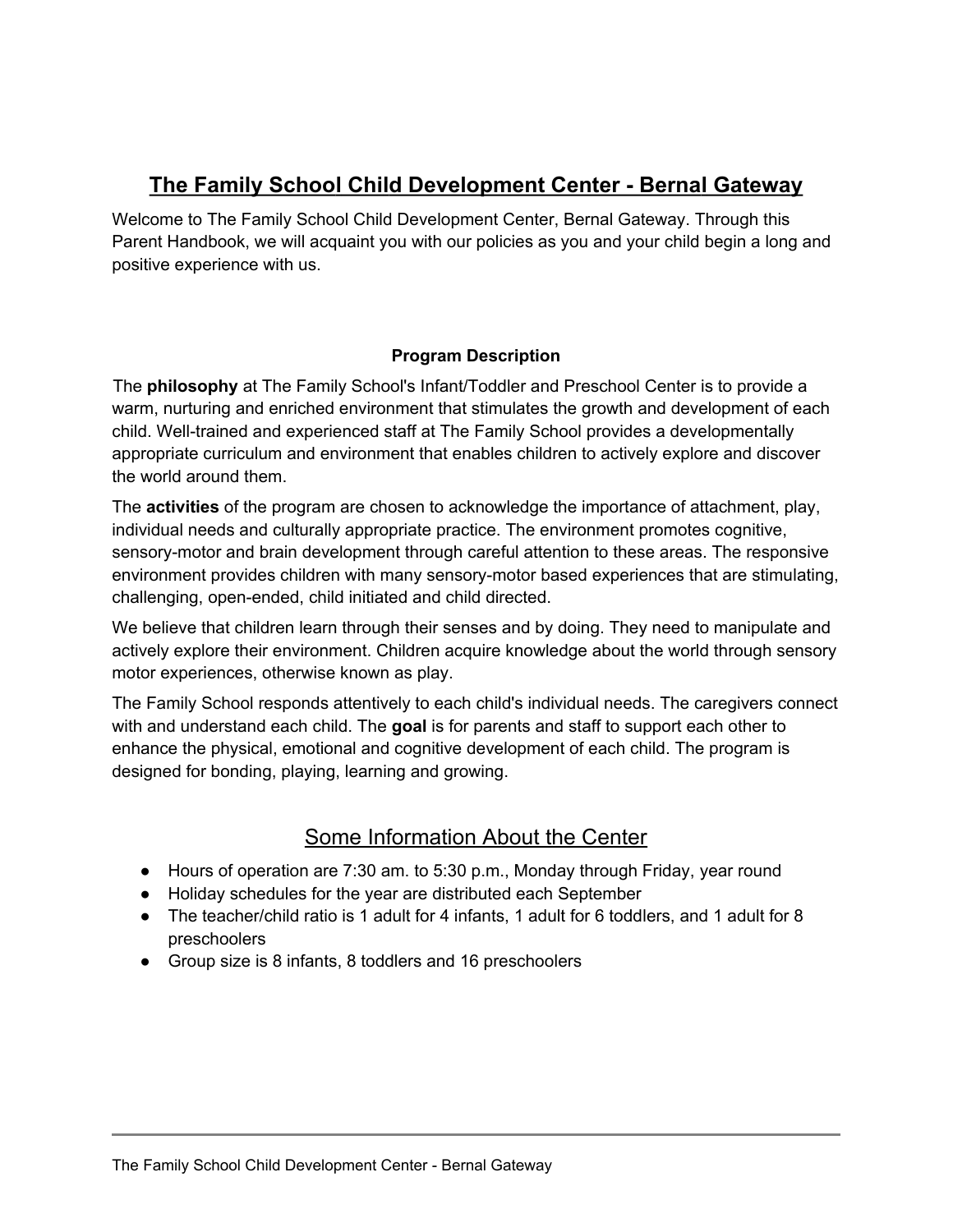# **Programs**

#### INFANT/TODDLER ROOMS

The nursery staff consists of an Infant/Toddler Lead Teacher, Teachers and Assistants. The infant/toddler staff provides a warm, safe and nurturing environment for the children. The environment incorporates a variety of touch and movement experiences.

#### **PRESCHOOL**

The Preschool staff includes a Lead Preschool Teacher, Teachers and Assistants. The Preschool Teachers are responsible for the learning experiences and curriculum planning, including developmental assessments and daily activities to meet the needs of each individual child. An outdoor/indoor program offers interrelated experiences in language, art, dramatic play, music, gross motor development, field trips and movement. The children are placed in small groups based upon their age and developmental level.

#### FAMILY SUPPORT

The family support component of The Family School includes case management support, information and referrals. Counselors who specialize in child and family counseling are available to talk with parents about questions or concerns they may have relating to themselves or their children.

#### **Admission Policy**

The Family School Child Development Center is a community-based program, which provides infant, toddler and preschool care to children from four months through five years of age. The Family School is operated on a non-discriminatory basis, and does not discriminate on the basis of race, color, sex, age, handicap, religion or national origin.

#### **Eligibility**

Children are admitted on first come, first served basis with priority given to children of low income San Francisco families who are eligible for CalWORKS or other subsidized programs and siblings of enrolled children.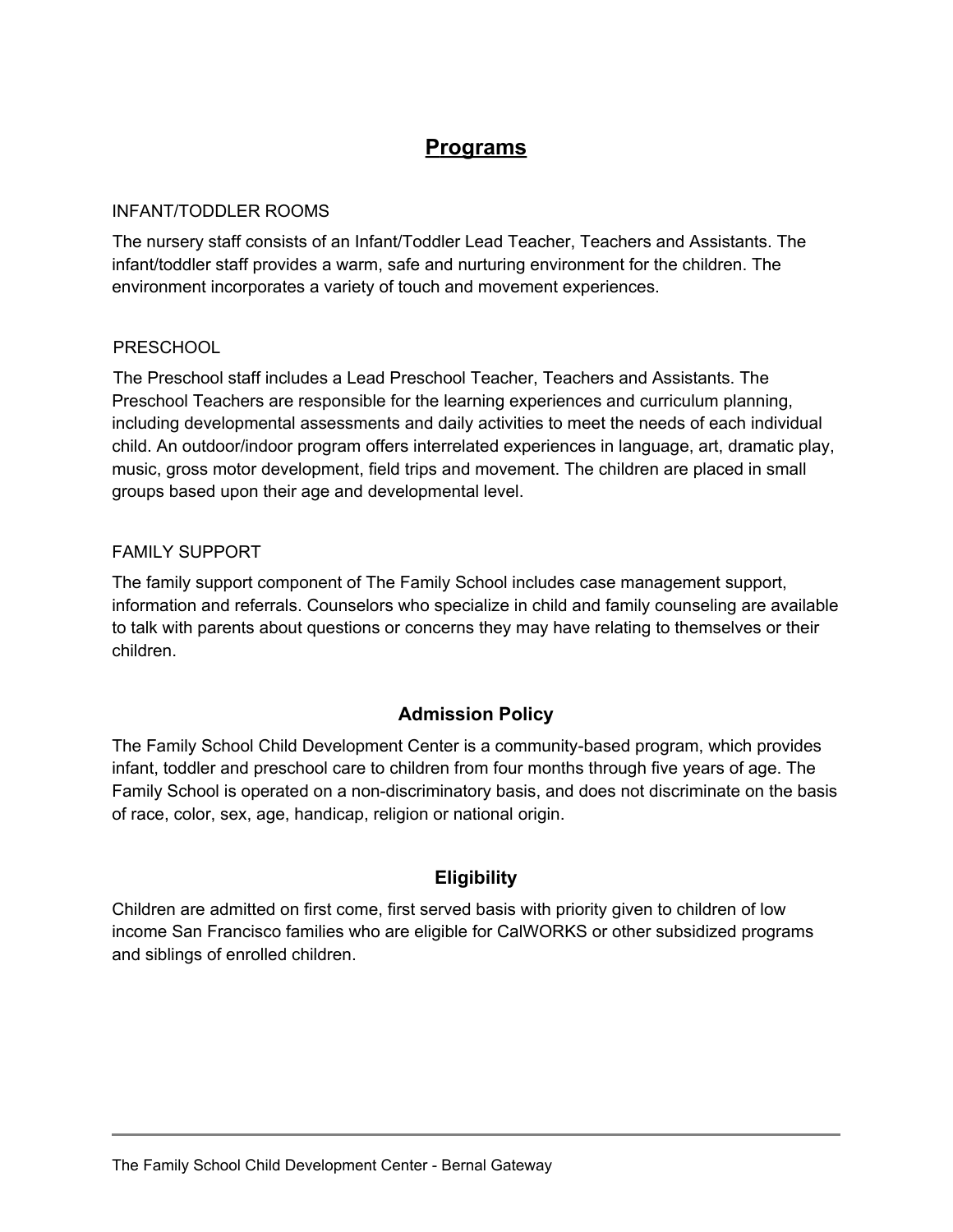## **Enrollment**

One or more personal interviews with the parent and child is conducted to determine that the child meets The Family School's admission criteria and to provide the parent with information about the center, including admission policies, basic services offered, the child abuse prevention packet and the parents' rights form. Parents are informed of their rights and their child's rights. An **admission packet** contains

- Forms required by Community Care Licensing
- Identification and Emergency Information
- Physician's Report
- Updated immunizations and TB Test

All forms must be completed, returned to the center and reviewed by the Director prior to the child's enrollment.

Before the child begins participating in the program the family meets with a member of the program staff for an intake meeting to talk about the child's history, individual needs and what the family hopes to gain through participation in the program.

At this time, staff and parents agree upon an Infant Needs and Services Plan for all children in the Infant/Toddler program. This plan includes individual provisions for eating, sleeping and diapering/toileting. It is updated every three months or more often if necessary.

Decisions to move children from one age group to another will be based on chronological age and developmental readiness as determined by staff and parents together.

## **Parent Involvement**

The Family School values ongoing communication between parents and teachers. A **parent bulletin board** is located outside of the classroom. Notices to individual families are often posted by the sign-in sheets. Parents are encouraged to share ideas, interests and special skills with staff. Parents are welcome to be more involved through classroom participation based on their own time and availability.

**Parent meetings** are held regularly to discuss topics of interest. Parents are encouraged to attend in order to stay informed, to discuss important issues and to enjoy spending time with other families.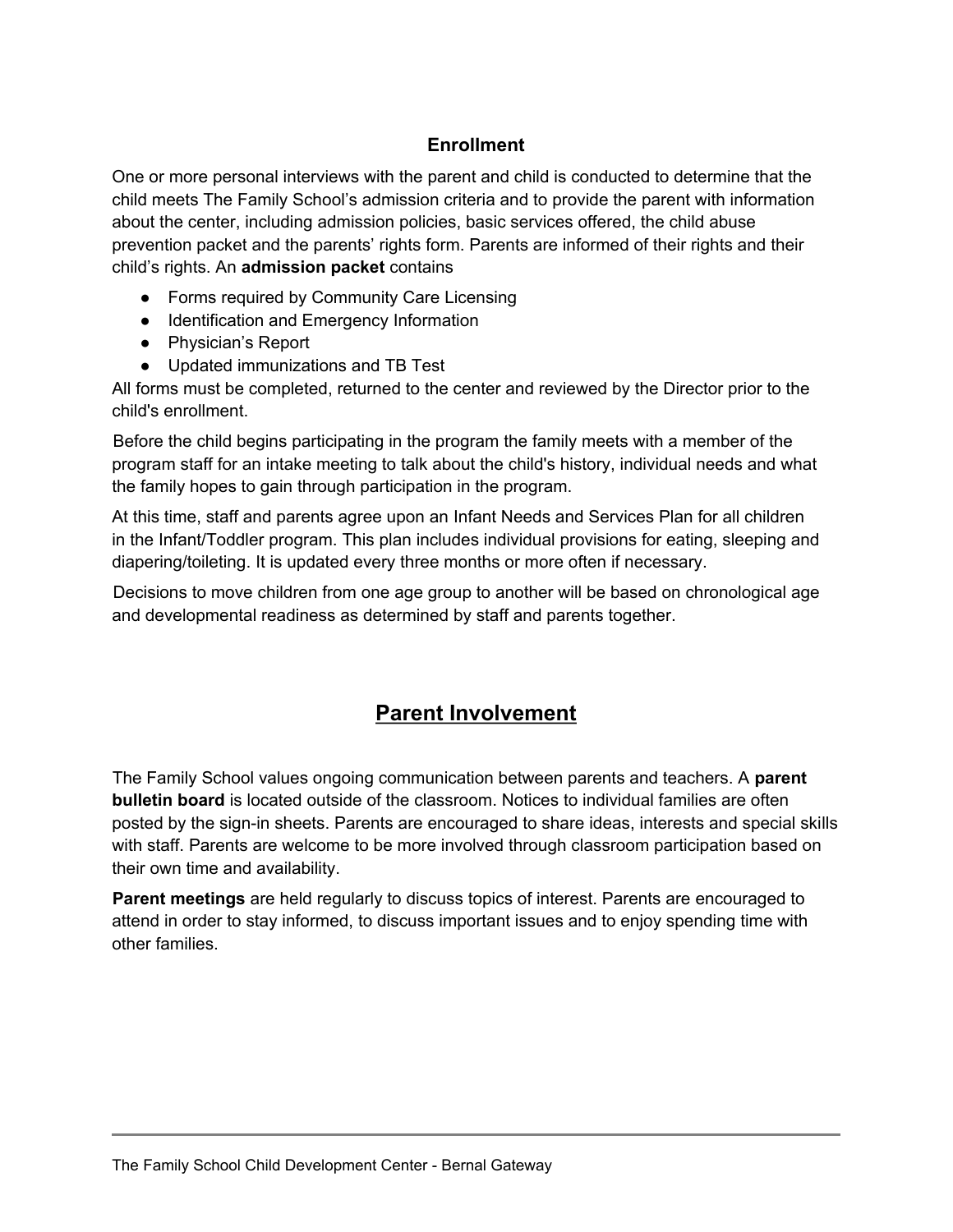## **The Food Program**

All enrolled children are eligible to participate in the Child Care Food Program.

The Family School provides the following meals:

- breakfast is served between 9:00 and 9:30 a.m.
- a hot lunch is served between 11:45 p.m. and 12:30 p.m.
- an afternoon snack is served at approximately 3:30 p.m.

Infant mealtimes fluctuate according to individual Needs and Services Plans

An outside vendor caters the food and delivers the meals each day to the center for the teachers to serve the children. For those children who arrive very early, a morning snack is offered.

#### Variety

The menu provides a nutritious balance of familiar foods from the various cultures represented in the center.

#### Food Allergies

Please inform the staff immediately of any allergies that your child may have. A list will be posted in each classroom. Staff will make sure that children are not served these foods, and will discuss possible alternatives with parents.

#### Family Food Restrictions

Parents whose children are restricted in their diet for religious or other personal reasons should discuss this with the Director.

#### Special Occasions

Parents who would like to bring food to celebrate their child's birthday or special events in their family's culture should plan this with the teachers and director.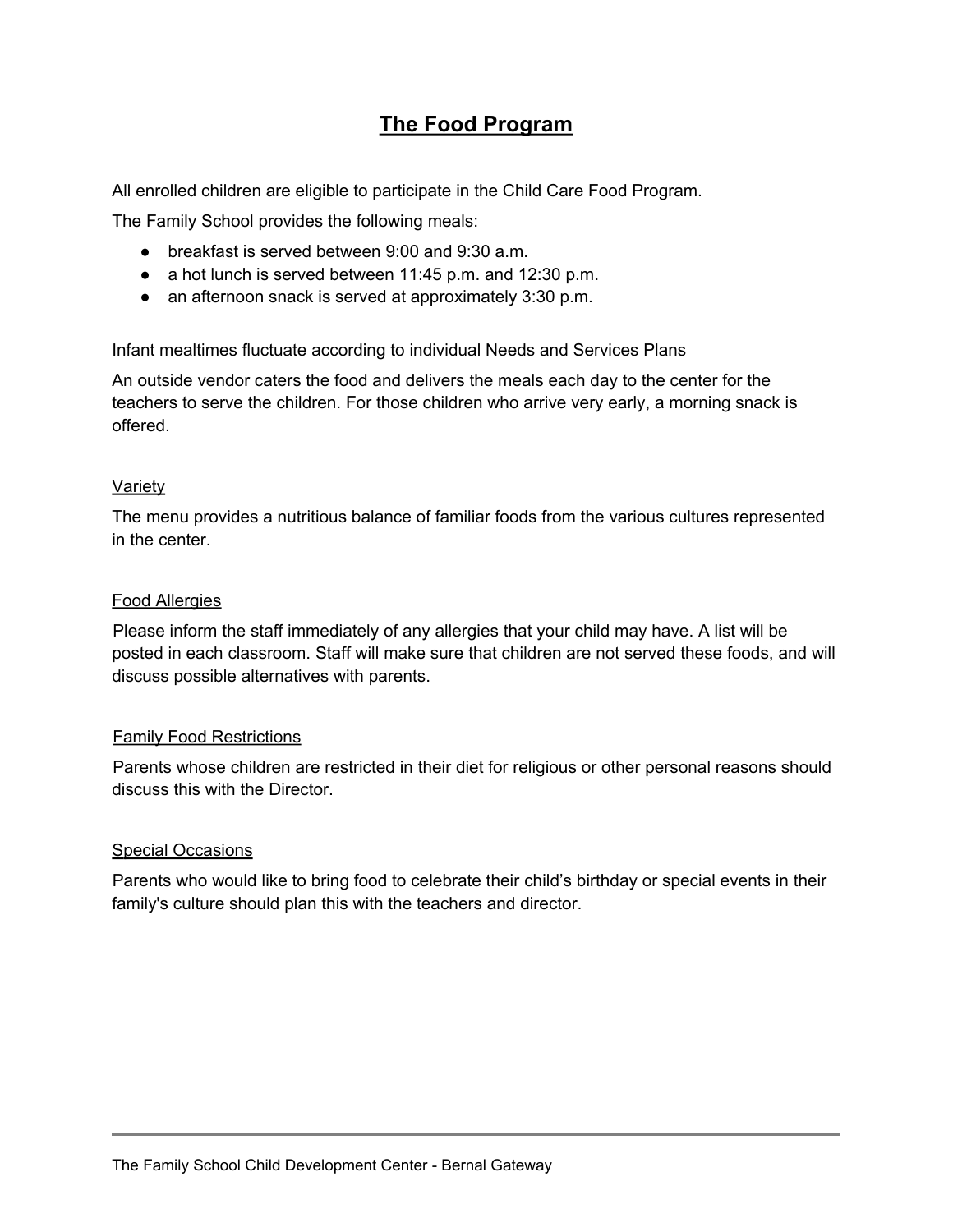#### Food From Home

Please do not send your child with food from home, or with food purchased on the way to the center. This causes many problems among the children and will not be allowed.

#### Infant Diets

- If your child is an infant and requires baby food and/or formula or breast milk this should be brought from home.
- All bottles and baby food must be prepared at home and labeled before bringing it to the center.
- Bottles must be unbreakable.
- Babies are given their bottles only in designated places. They are not allowed to roam with them, as this makes it difficult to prevent sharing bottles.
- All special instructions for feeding plans will be discussed with the child's teacher before enrollment and filled out on a Needs and Services Plan. These plans are updated every three months or as needed.

# **Napping**

- Cribs for young infants are located in a separate sleeping area that can be used whenever individual schedules demand
- For older infants, toddlers and preschoolers there is a regularly scheduled group nap time.
- Every child is expected to at least rest at nap time. Many children have a very long day in child care and need time to rest and to have quiet time.
- Families may send a special blanket, pillow or soft toy for nap time. Children are not expected to share these items, and use them only during nap
- No child is forced to sleep or to stay awake.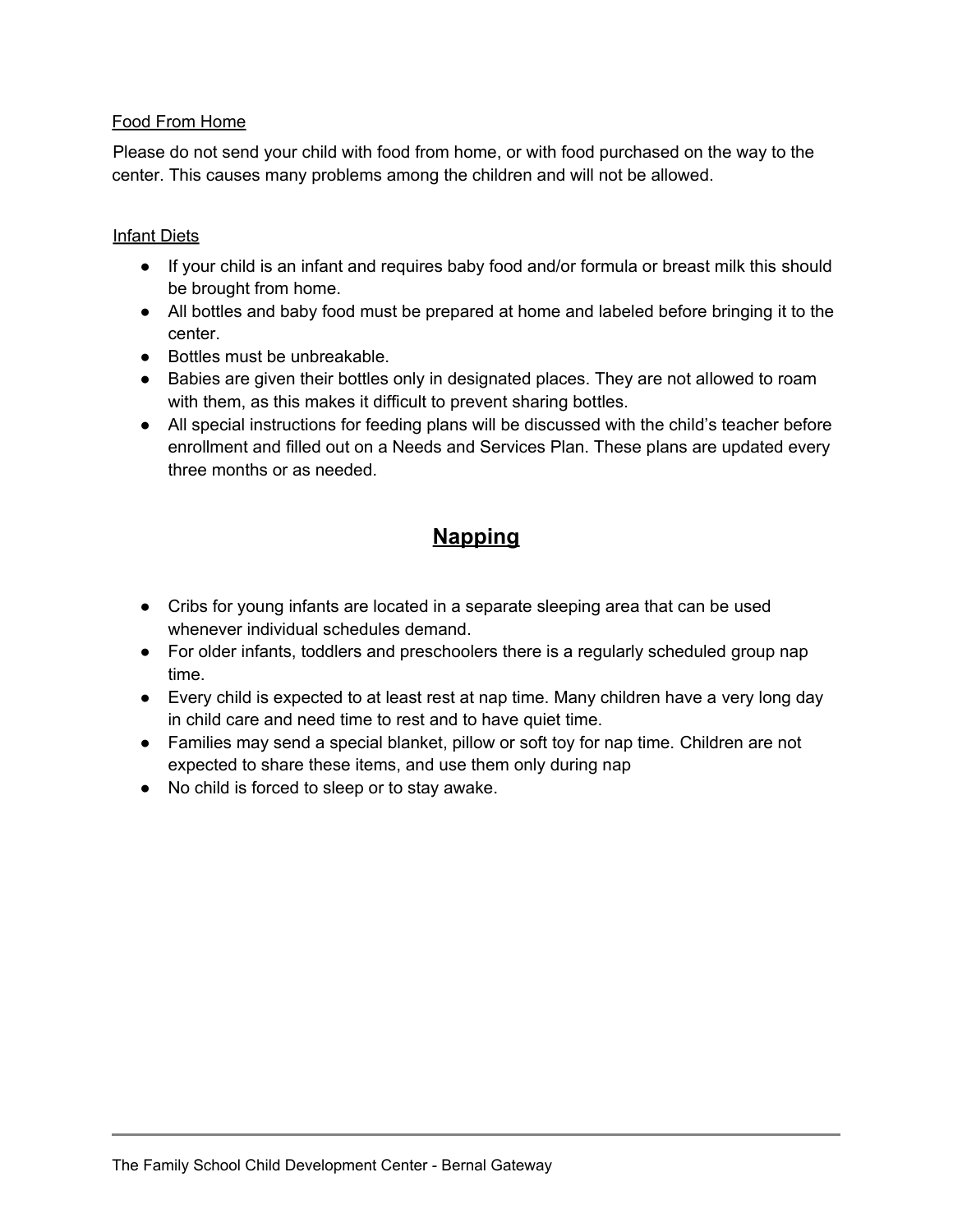# **Sign In-Sign Out**

A parent, guardian or other authorized representative must sign in and out daily, and must use their full signature. No one other than individuals listed on the child's Identification and Emergency Information (LIC 700) form will gain access to a child for release from the center. Anyone other than the enrolling parent will be asked to present picture identification. No one under fourteen years of age may sign a child out of the center.

Compliance with drop-off and pick-up times, and regular attendance are required. Each family must keep to their contracted hours.

Children who arrive at the center after 9:30 will not be admitted. However, if medical or dental appointments must be made during a child's regular hours, it is possible to make prior arrangements with the lead teacher.

## **Attendance**

In order for our program to be most beneficial for a child, it is important that he/she attend every day. When attendance records show an absence of three (3) or more consecutive days, the family's need for the program will be questioned. Absences due to serious illness or vacation are not included.

When a child is absent for more than three (3) consecutive days, the adult must present a signed note stating the specific reason following the days absent. A physician's note is required for absences due to illness.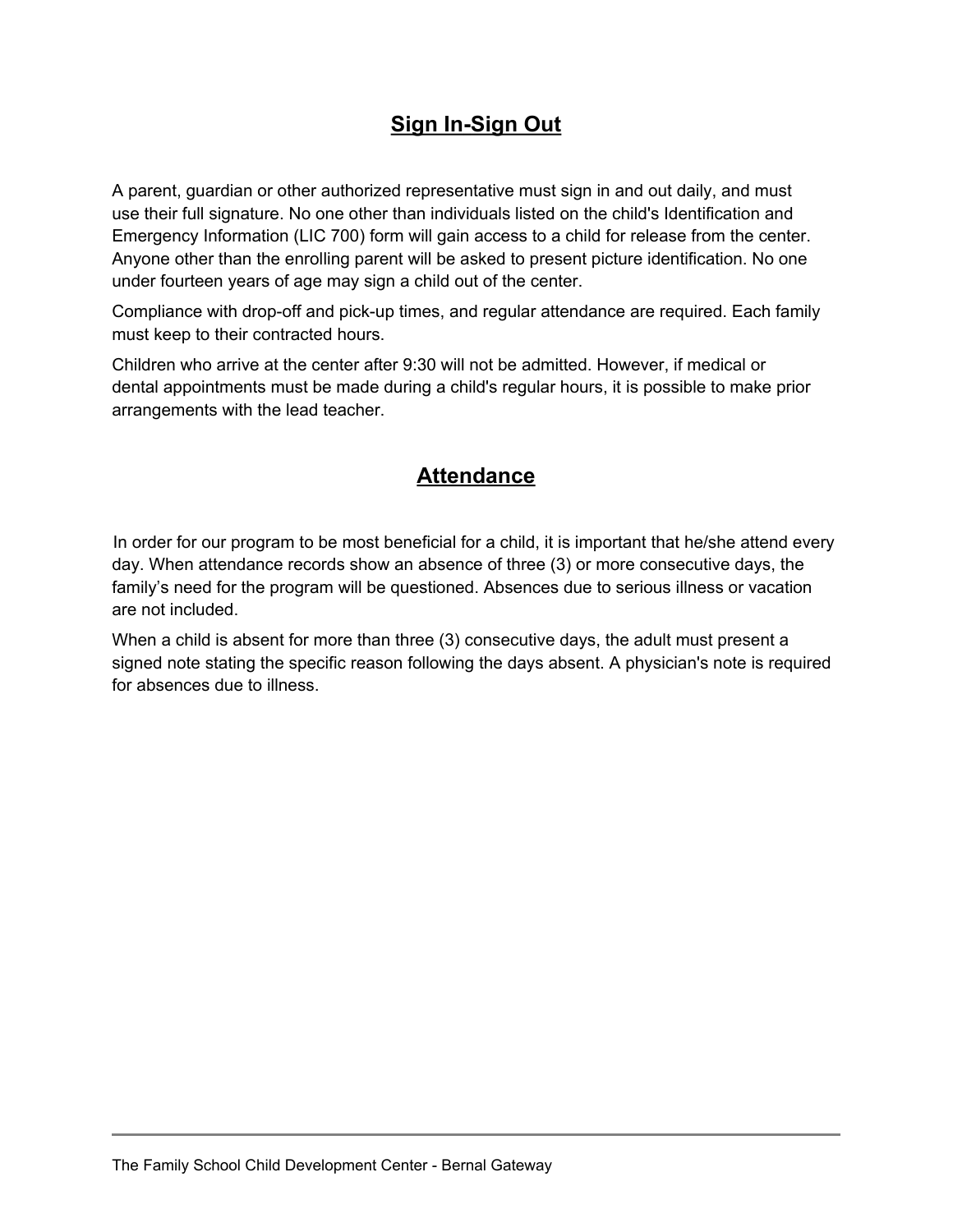# **Health and Safety**

A child's good health plays a very significant role in his/her ability to enjoy the benefits of our program. The Family School follows the regulations of Community Care Licensing to assure that the facility and the policies protect children from hazards and disease.

- Staff members are trained in **First Aid and CPR** and will be able to deal with minor accidents.
- A **first aid kit** is kept in each classroom.
- An additional kit and parents' emergency contact information is taken on any off site trip.
- **Accident reports** are kept in each child's file.
- Parents will be notified immediately of any usual or more serious incident.
- Specific procedures for **emergency evacuation** are posted in each classroom and emergency numbers are listed near the telephone.
- Fire and earthquake drills are held regularly.
- Staff follow **universal precautions**, that is they use hand washing, gloving and disposal of waste procedures, as though all contacts were potential sources of disease or infection.
- Children are taught about hand washing and are supervised as they prepare for meal times and after toileting.

#### **Illness**

Although The Family School makes every attempt to support working parents, it is not possible for sick children to remain in care. There are many reasons for this policy.

- Children who are feeling ill have problems interacting with other children and participating in activities.
- Children who are ill need much more adult attention than is possible in a group care situation.
- Contagion is a concern for ail the families and staff.
- And finally, a sick child, or one who has not fully recovered, is much more susceptible to other diseases.

Therefore, please make other arrangements for when your child becomes ill. It is particularly important to be alert for signs of contagious illness —fever, cough, excessive nasal discharge, diarrhea and vomiting. Please inform us if your child shows any of these symptoms.

All families will be notified when any child in the program is diagnosed with a communicable disease or infestation such as head lice or ringworm. (This does not apply to certain diseases for which confidentiality is mandated, such as HIV/AIDS.)

If a child becomes ill while at school, the parent or guardian will be contacted to pick up the child. Teachers will notify parents if a child shows signs of **illness or injury.** If parents cannot be reached for special instructions, instructions on the child's emergency medical form will be

# **Health and Safety**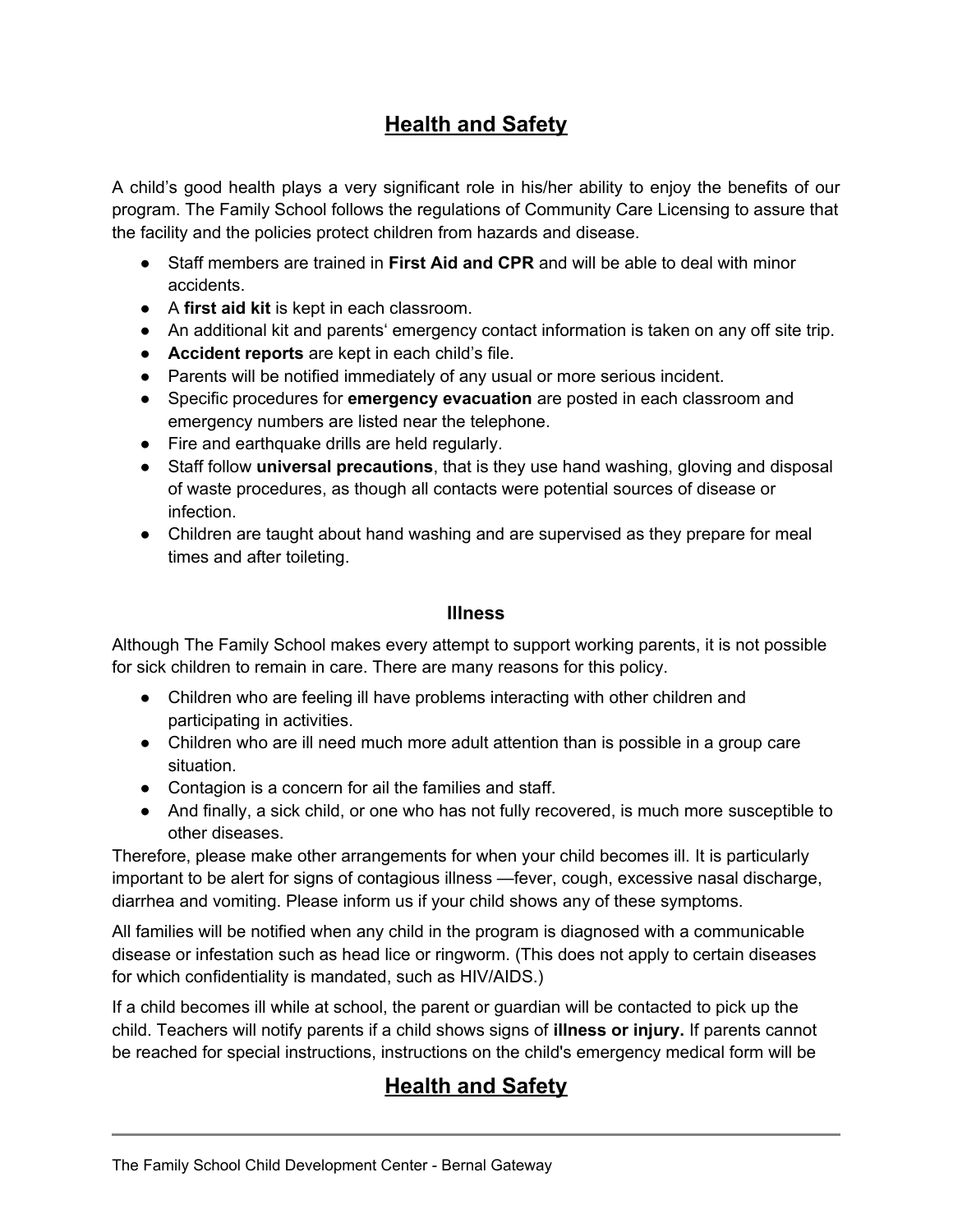#### (continued)

followed. Parents are expected to make arrangements for their child to be picked up as soon as possible after being called by the center. A sick child will be moved to a quarantine area in the center's office until someone arrives to take them home.

Note: As of January 1, 2000 California employers are obliged to allow all employees to use up to 50% of their allotted sick time to care for a dependent, including a sick child.

## **Exclusion Policy**

The following guidelines for exclusion from group care are widely accepted among specialists in child development and pediatrics. If all families abide by these policies, the overall number of sick days and severity of illnesses can be greatly reduced.

A chiid may return to care with some symptoms if a physician has determined that the condition is not contagious. In general, the following symptoms are grounds for exclusion:

- "**Fever**", defined at 101 or higher, by rectum for infants O-4 months old; and 102 F for children 4-24 months; 101 F axillary for 4-24 months; for children 24 months or older 102 F by mouth or axillary
- "**Diarrhea**", defined as an increased number of uncontrolled stools with an increased amount of water and/or lack of form (The concern here is contagion, especially through leaking diapers, and dehydration.)
- Discolored **discharge** from eyes, ears, and/or nose
- Mouth **sores** accompanied by drooling
- **Rash** with fever or change in behavior
- Conjunctivitis or "**pink eye**" with discharge and/or matted lids after sleep, soreness, or red lids
- **Coughing** that is severe, especially if it interferes with sleep
- **Wheezing** or any difficulty in breathing
- "**Vomiting**", defined as two or more episodes in the previous 24 hours
- unless I determined to be the result of a non-communicable condition and the child is not dehydrated
- Children must be free of fever for 24 hours before returning to school.
- After starting a course of **antibiotics** a child must remain home for 24-48 hours, depending on the nature of the illness, before returning to school.
- **Infestation** such as ring worm, pin worm, impetigo until 24 hours after treatment has begun.
- **Head lice** until treatment is documented and child is nit free.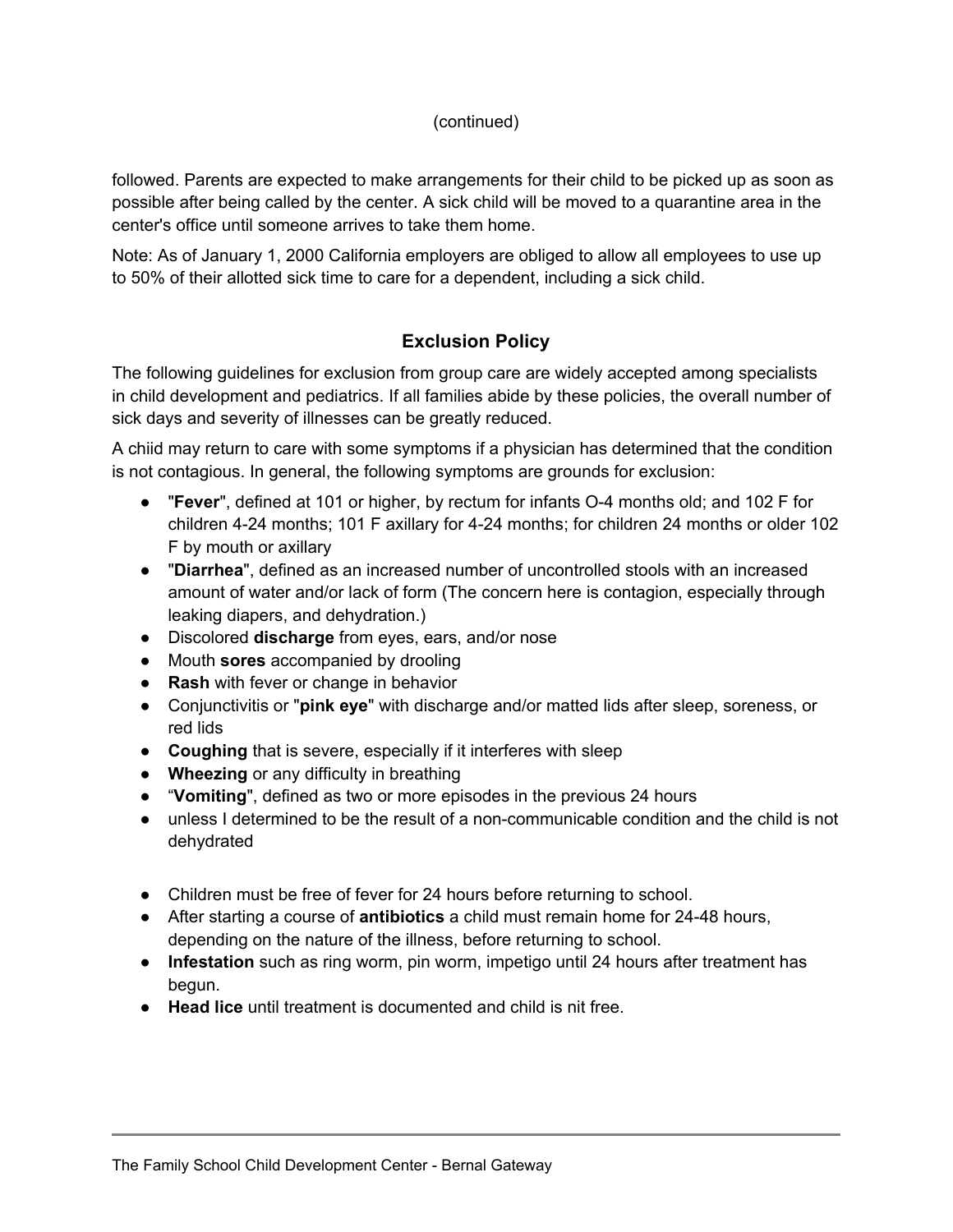The following diseases are also grounds for exclusion. Information on each of the diseases and guidelines for return to care are available from center staff. Information will also be posted whenever a case is diagnosed at the center.

Tuberculosis, Strep throat, Chicken Pox, Mumps, Measles, Rubella, Hepatitis A, Pertussis

#### **Medication**

**Medications**, both prescription and non-prescription can be administered by prior arrangement with the parent. They are stored in a safe place, under refrigeration and away from children. Staff log times and amounts of medication administered. The following conditions must be met.

- They must be labeled with child's name and date, physician's name and instructions.
- Parental instructions and approval are to be included in the child's permanent file. A physician's note must accompany any non-prescription medicine (decongestant, cough medicine, etc.).
- Medication will be returned to the parent when it is no longer needed or when the child leaves the program.

# **Field Trips**

Children may be taking field trips and excursions to neighboring parks, libraries and other places of interest under the proper staff supervision.

The Field Trip Permission Form will give consent for routine neighborhood walks and outings. Special consent forms will be sent home for larger planned trips to destinations such as the zoo.

They will either walk to destinations that are nearby or take public transportation. Staff will not transport children in any vehicle other than public transportation, without prior notification to the parent and parental written consent.

Parents are welcome to join in field trips.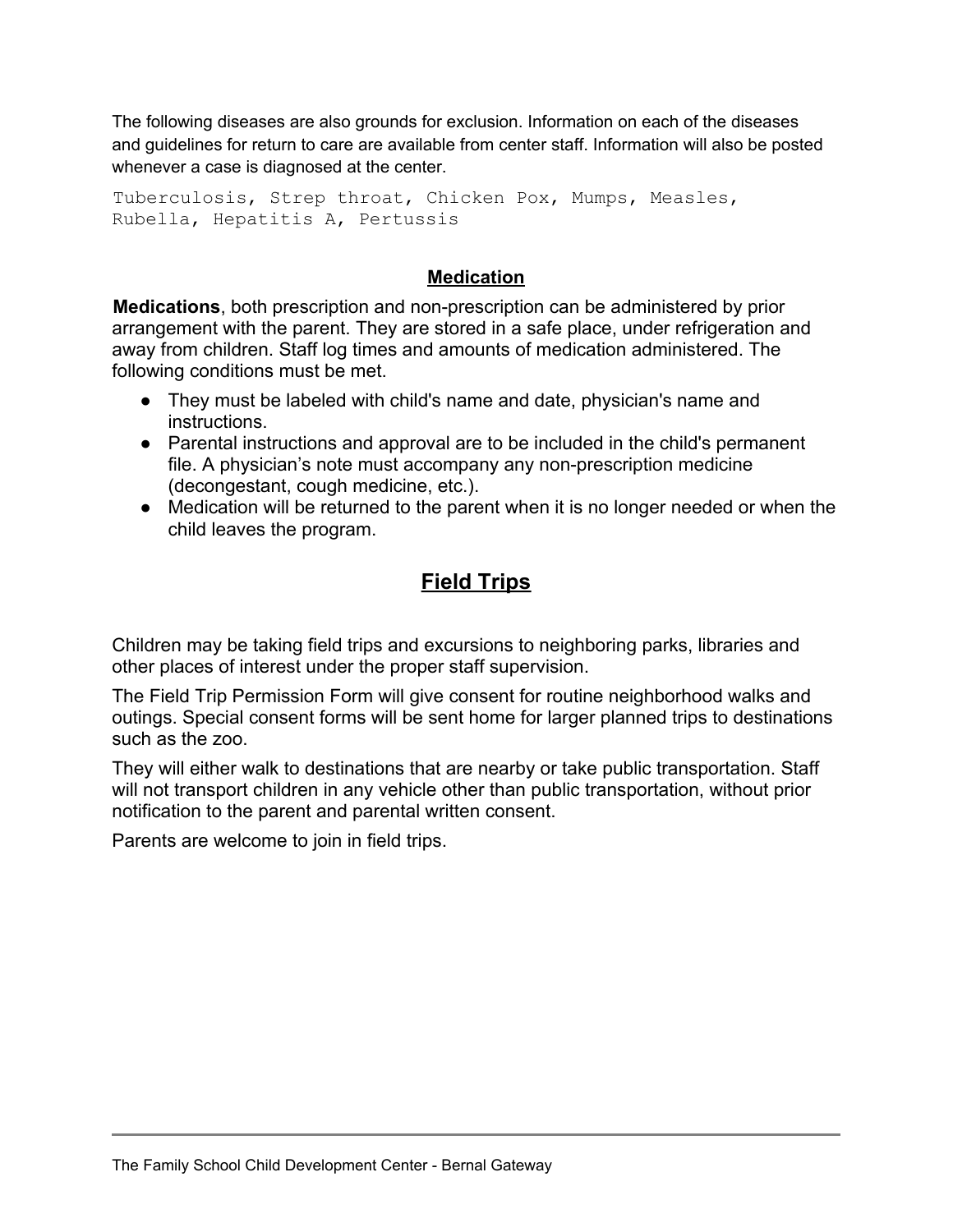# **Clothing**

Play is a child's work and it often involves materials such as sand, paint, water and paste, which can end up on a child's clothing. This is a natural part of your child's day. Many children who have been toilet trained for sometimes have accidents when they are particularly involved in an activity, or for various temporary health reasons.

- Each child must have a complete change of clothes in their cubby at all times
- A change of clothes includes a shirt, pants, underwear, socks, and diapers if necessary.
- It is the parent's responsibility to replace the clothes as needed and to bring enough clothes.
- Occasionally a child will be sent home in the center's emergency clothes. If this happens, parents are asked to wash and return those items as soon as possible.
- Clothing should be marked with the child's name.
- Children should be dressed in comfortable, casual clothing, which they can easily manage.
- Shoes should be sturdy and allow active play without slipping.

## **Behavioral Issues**

Physical punishment and verbal abuse are never permitted. Children whose behavior is unacceptable will first be redirected, and staff will encourage age-appropriate problem solving. Parents will be contacted and asked to participate in a plan for intervention. If problems persist and the child continues to present a danger to other children, staff, or him/herself, The Family School reserves the right to terminate services. Every attempt will be made to avoid this last resort.

Any incident of violent behavior by a child, parent, guardian or authorized adult will be regarded as serious and will jeopardize the child's enrollment in our program. Should a child, parent, guardian or authorized adult behave in a physically or verbally abusive manner toward any child or staff member, the incident will be subject to review by the Administrative and Child Development Center staff for further action.